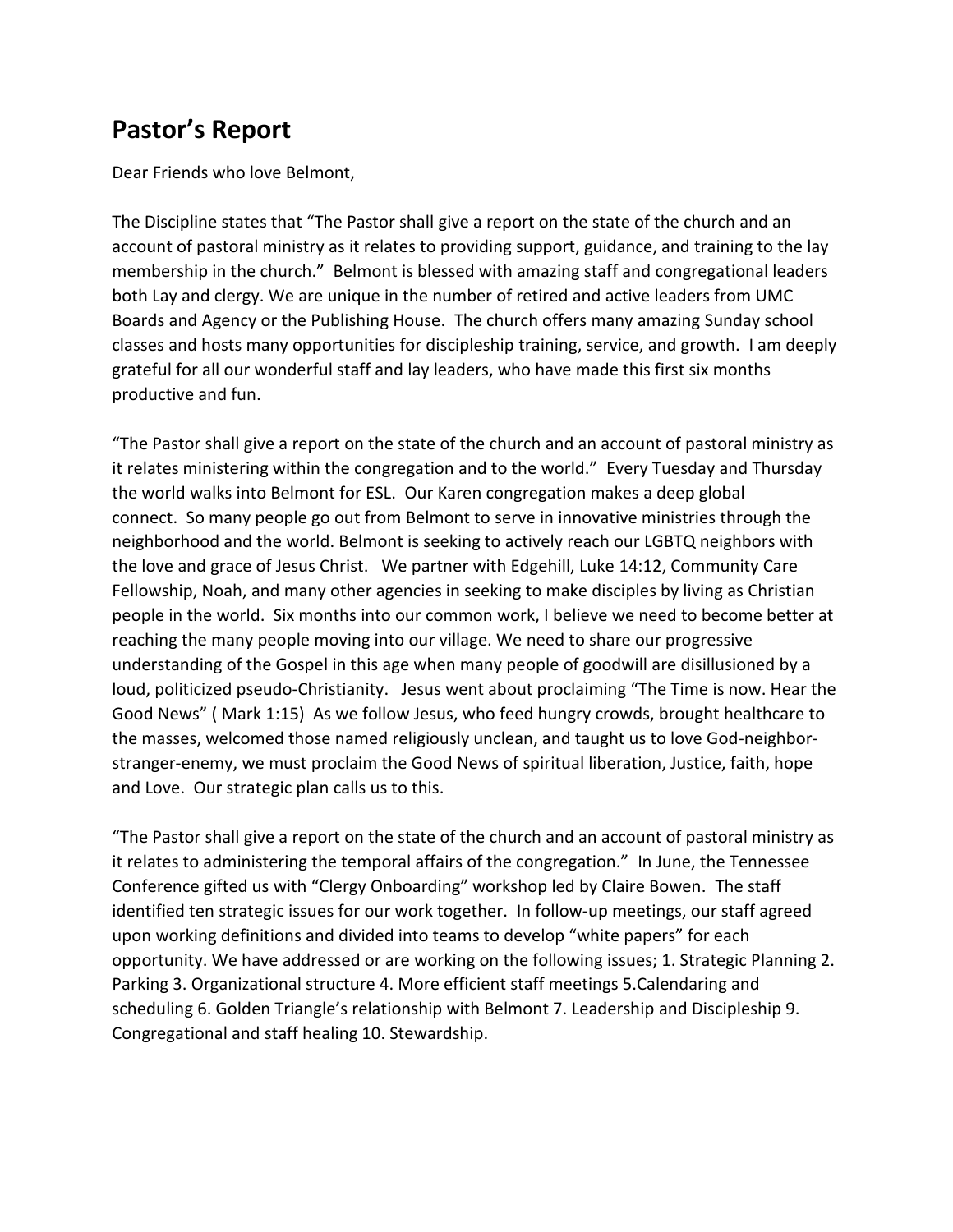These issues mirror our 2013 strategic plan. Jefferson likes to remind us that we can be "a big tent church" that can get crowded and cluster off into ministry silos. Four of our top five issues center in planning, organization, efficiency and scheduling, we are seeking to address these as a staff.

As Belmont plans for congregational depth and growth, we will need to evaluate our programs in light of our mission. If we lovingly discern that some ministries are no longer supported through active lay involvement can these be released? Are there activities that we need to let go of, in order to focus our collective energy on more mission-centric work?

As to missional planning, our mission statement says a lot about who we are: Belmont United Methodist Church is a community of Christ-followers growing in love of God and neighbor. This is what we at Belmont UMC believe Christian discipleship is, what we are to be, and what Jesus meant when he sent his followers to "make disciples." We believe every person is of sacred worth and created in God's image. We commit to Jesus' example of inclusive love, care, and intentional hospitality with persons of every race, ethnicity, age, sexual orientation, gender identity, marital status, faith story, physical or mental ability, economic status, or political perspective. We respect our diversity of opinion and expressions of faith. Therefore, as God loves us, so let us love and serve in the name of Christ.

We identified four core values.



Will we plan ministry around our mission? Will our four core values guide us? Will we focus our resources and energy around our mission? Will we engage in service so that we might dwell in "a community of love and forgiveness"? Will we imprint these values into our children? Will we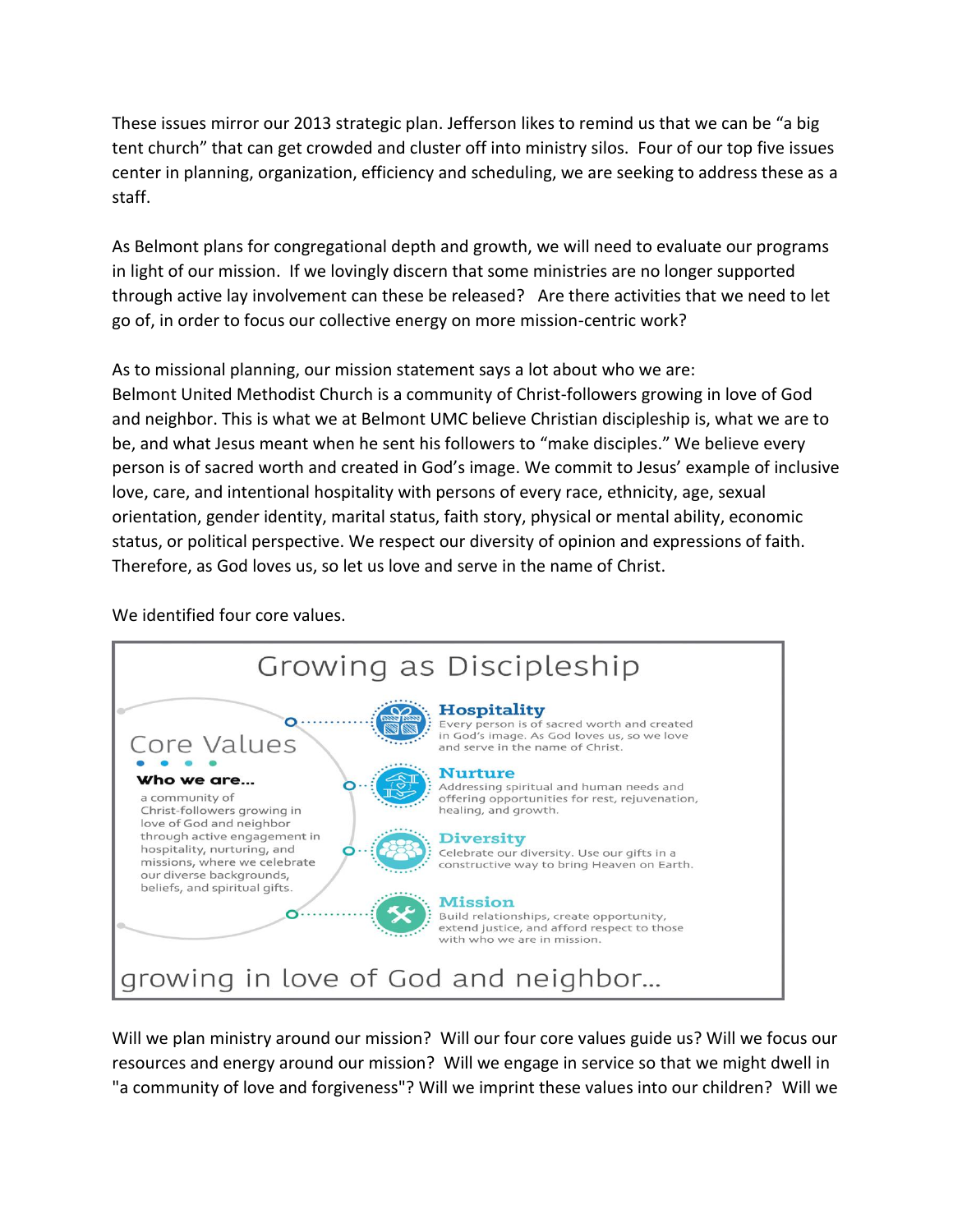seek to share this Good News with our neighbors?

Will we invite others to come and hear the "good news" of God's inclusive love? Belmont holds a long term desire to welcome all people, without judging them. Belmont trusts that God's grace, manifested in the community of faith, can who people towards the love of God. Will we be intentional in helping our neighbors hear our hopeful-progressive message or will we leave evangelism (telling the Good News) solely to our evangelical cousins?

In 21 coffees, I discovered that Belmont is: welcoming of everyone, personally warm, outwardly focused, missionally-minded, justice oriented, advocating for all people, strongly musical, multi-cultural, grounded in traditional worship, vibrant children-youth choirs (5 children's ensembles with over 100 youth and children in choir), strong youth program, educationally advanced, gifted with non-appointive UMC leaders, a family, a large church with a small church feel, blessed with a strong Week Day School, Reconciling Ministries Network (although the RMN process might have felt hard to some people, most people feel it was a very good decision), GTF, Malawi connection, a place bishops drop by from all over the world, a urban vibe, shaped by our location, connected to our sanctuary, filled with strong laity, great youth programs, and intellectually-spiritually deep.

Last year, as we struggled to set a budget we looked to the Trust Fund for a one-time 50,000 infusion to help us meet an outsized budget. In so doing, our lay leadership pledged to right size our 2018 budget. Although, we finished the year strong paying 100 percent of our apportionments, we need to address the five year, 120,000 dollar increase in our staff budget. We have a wonderful staff and our transition to less clergy will stretch us all. The state of our church will depend on how each of us answers God's call to engage our hands in the work of ministry. Staff exists to preach/teach and "to equip the saints for the work of ministry, so that the Body of Christ might be built up". (Ephesians 4:12) In professing our faith we pledge our loyalty to God's church promising to "do all in our power strengthen her ministries" upholding the church with our prayers, presence, gifts service and witness. As we move into a challenging season, let us bring our many hands and many stories into the work of our wonderful Church.

In regards to strategic planning, the church board might consider a laity driven team to think about the ongoing issues with parking.

In 2017, we sought to be more intentional with our stewardship efforts. Our laity crafted a beautiful missional theme "Many Hands, Many Stories, One Church." We produced brochures around our giving and service. We held six "family budget" meetings and talked about resetting our budget. Our financials are trending in a positive direction. In the New Year, a Wednesday night class shares stories arising from our many hands and many stories, as we seek to abide in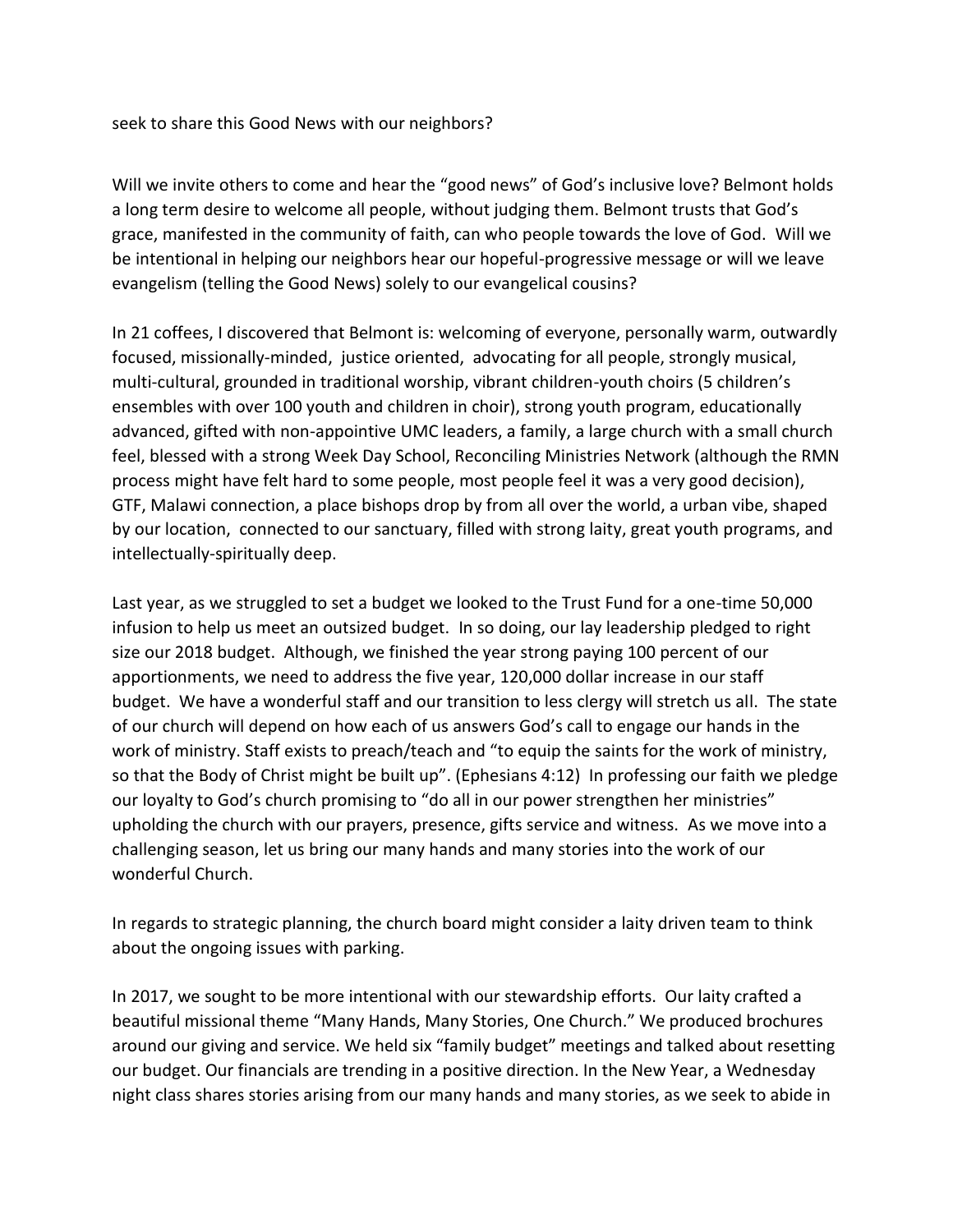this "Many-One" theme of hospitality and diversity.

One of the delights of serving Belmont is working with our Advocacy Committee. Next week I plan to meet again with Rabbi Flip Rice from Congregation Micah and Pastor Myriam Cortez from Ebenezer UMC in hopes of creating a multi-congregational and inter-faith experience to share community, to hear Ebenezer's recent Hispanic immigration experiences, and to explore common advocacy opportunities.

In regards to diversity, hospitality and nurture Belmont's May 2017 vote to join as Reconciling Ministries Network offers a unique and vital witness within Tennessee Methodist expression. Our commitment to reach out to all of the people who God loves stands as a faithful response to God's call and our mission. So many of our LGBTQ friends have been defined, classified, and wounded by so many churches, let us offer the love, grace, and spiritual space that we all need to grow into God's deepest calling upon our lives.

A final planning opportunity was identified as early our 2013 Strategic Ministry Assessment: "one critical need in considering our strategies related to hospitality with the Golden Triangle is to discern God's call for the optimal way to be in ministry together". This was repeated in the 2014 Ministry Architects work. "When a plan is absent things just happen… there is not a shared vision for this relationship… this tension has led to many leaders and congregants being frustrated, dissatisfied, hurt and insulted by one another… it is beyond time to discern God's desire for the continued ministry with GTF community and create an intentional plan to move forward" ". Twelve years into this beautiful and difficult work the GTF is evolving. Our Karen members stopped needing van rides a few months ago. Alexcia Dee, grew up in Belmont and now translates every sermon into Karen. A quarter of a recent group of confirmands came from our GTF children**.** Our GT young people enjoyed summer missional experiences with our youth and regularly take part in Wednesday night programing! As we access the best ways to ministry together, let us resist past patterns of hurting one another, for without love we achieve nothing. (1 Corinthians 13)

Friends, we may not always agree about how to do ministry, from immigration, to GTF, to RMN, to flowers on the altar flowers, but let us take John Wesley's words in "Catholic Spirit" to heart: "Though we cannot think alike, may we not love alike? May we not be of one heart, though we are not of one opinion? Without all doubt, we may. Herein all the children of God may unite…"

As I conclude my understanding of the state of our church, I turn to Doctor King for guidance. In a Letter from a Birmingham Jail he writes: "I have watched white churchmen stand on the sideline and mouth pious irrelevancies and sanctimonious trivialities. In the midst of a mighty struggle to rid our nation of racial and economic injustice, I have heard many ministers say: "Those are social issues, with which the gospel has no real concern." And I have watched many churches commit themselves to a completely other worldly religion which makes a strange, non-Biblical distinction between body and soul, between the sacred and the secular…. On sweltering summer days and crisp autumn mornings I have looked at the South's beautiful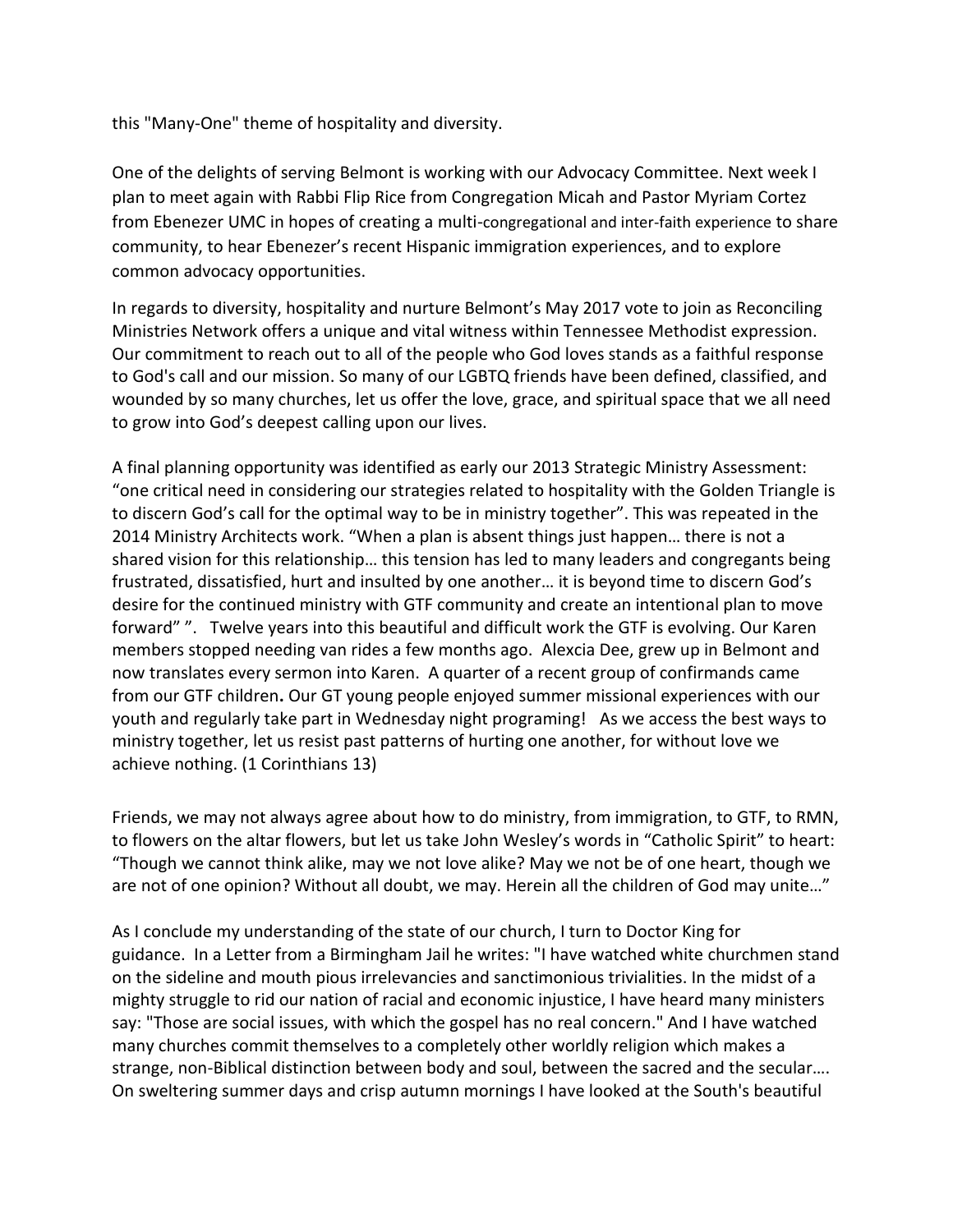churches with their lofty spires pointing heavenward. I have beheld the impressive outlines of her massive religious-education buildings. Over and over I have found myself asking: "What kind of people worship here? Who is their God?"

What kind of church will we be? Will we do the risky work of Jesus? Will we offer the love of God to everyone- trusting that the Holy Spirit convicts people of sin and Jesus is the only worthy judge? (Will we welcome everyone, trusting that the Holy Spirit can guide us into truth? Will we stand with the stranger? Will we raise our children to read the Scriptures, guided by a warm heart and a strong mind? Will we seek to reach the college students and young adults moving just outside our doors? Will each of you who are called to lead engage in the ministries God calls us into? May we engage in God's diverse missional calling on our lives offering hospitality and nurture to one another and all our neighbors? Many we be Many Hands, Many Stories- One Church.

It is my deep honor to serve as your Senior Pastor.

Grace and Love Paul

# **Worship Ministries – Susan Groseclose**

In the area of worship, I share my gift of writing and creating prayers/liturgy for worship expressing our common call to live as faithful, fruitful disciples of Jesus Christ. I also work with the Worship Planning Team to provide inspiring, passionate worship and include a diversity of children, youth, and adults in leadership.

The Worship Planning Team and Worship Committee continue to create worship series using thematic preaching; use of creative elements in worship; and deepening the connections between the life of our faith community and worship. I have worked with the team to expand our use of liturgical arts through altar arrangements, creative floral arrangements, scripture tableau, storytelling, and reader's theater. We have also offered a variety of worship experiences including Feast of Lights, Holy Week services, combined services with Golden Triangle Fellowship, and Blessing of the Animals.

Worship doesn't happen without a large number of dedicated volunteers including musicians of all ages, ushers, greeters, altar guild, communion stewards, acolytes and crucifer along with their coordinators, liturgists, and countless others who work behind the scenes to prepare for our worship.

#### **Children's Ministries**

Our mission with children and families is to invite, love, nurture, and prepare children, youth, and families to live as disciples of Jesus Christ. We have created a Children's Ministry Team to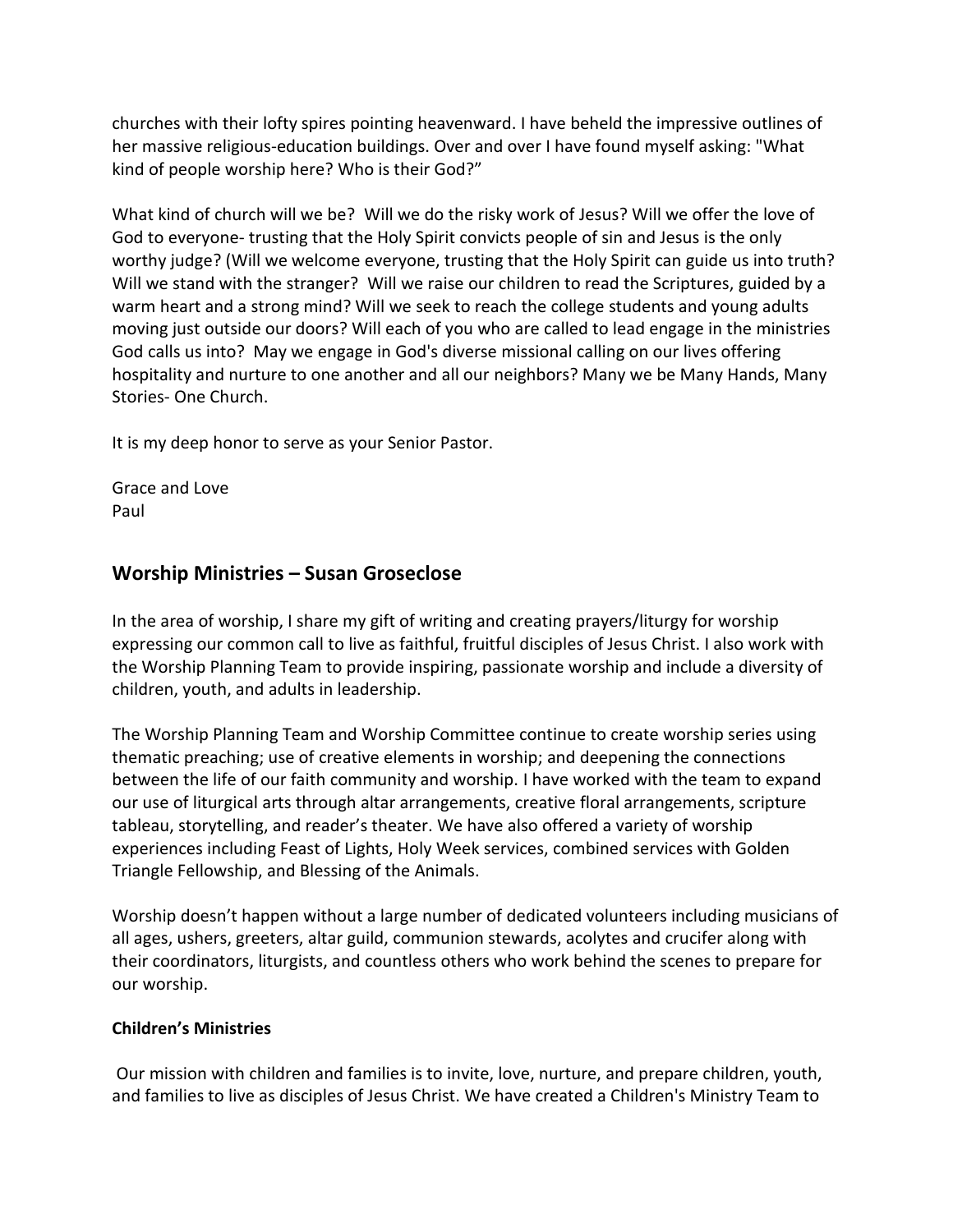carry out the mission and work of this area of ministry. We have expanded and are intentionally working to implement Faith Steps, which is a comprehensive children's discipleship-focused ministry as children intentionally grow in their relationship with God and others. This year, the Children's Ministry Team along with one of the UMW circles, and Knit One, Give One knitting ministry re-created our outreach to families with newborns which includes a meal, knitted cap, book on faith formation in the family, provided rocking chairs in the sanctuary, and conversations with parents about infant Baptism. The Children's Ministry Team also trained a group of persons and implemented for our preschoolers Godly Play, a spiritual formation approach to learning using wonder, manipulatives, storytelling, and discovery. Our children's choirs participated in a joint Music and Worship Arts Camp in partnership with Belmont and West End UMC concluding with the musical, Moses and the Freedom Fanatics. We have integrated preschool childcare for both the English-speaking and Karen-speaking congregations hiring two adults from Golden Triangle Fellowship and trained volunteers to be an integral part of the church's childcare staff. We are also intentionally making connections between faith development and nurture at church with the home. We are exploring a summer intergenerational ministry and embarking on creating a 5th and 6th-grade fellowship that will be a bridge from children to youth ministries.

Our ministry with children thrives because we have phenomenal Sunday school teachers, an incredible choir ministry and countless volunteers who model love and grace. We are thankful to be in ministry in a community that takes so seriously the vows we make to our children when they are baptized.

# **Music Ministry 2016-17 highlights—Gayle Sullivan & Amy Cooper**

Belmont's music ministry continues to involve approximately 175 volunteer musicians in 11 musical ensembles plus soloists and instrumentalists. These musicians provide music for worship 52 Sundays and for special services throughout the entire church year.

The Sanctuary Choir is the lead choir for the program and its members attend weekly rehearsal and worship singing for the entire church year. The group's annual Christmas charity project raised funds for Room in the Inn, Golden Triangle Fellowship and the Benevolence Fund. The Choir is beginning their fall with a very strong start that includes several new members. In October, they had the privilege of being the clinic choir with guest composer and conductor Philip Stopford in a workshop hosted by the Nashville American Guild of Organists.

Our youth choir program continues to thrive both in numbers and level of commitment. A group of 36 youth and 7 adults had a rich and exciting 5-day long tour to New Orleans singing at 5 venues that included 4 churches and a retirement community. As usual, the group shared activities, meals and worship experiences together and grew closer with one another and in their relationship to God because of it. These tour opportunities are also a unique and joyful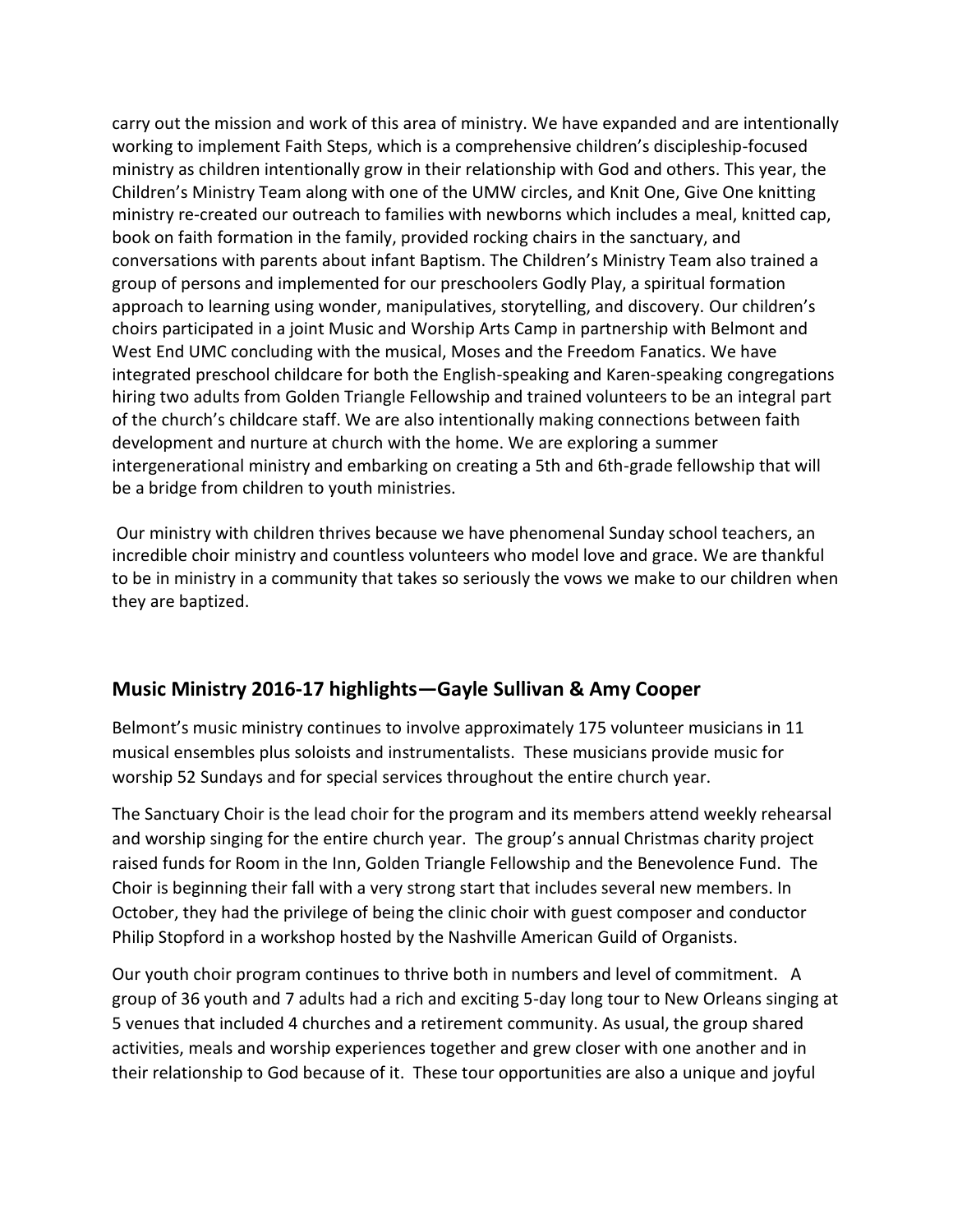way to make connections with other churches throughout our region. This season is off to quite an enthusiastic start.

Our 4 hand bell choirs as well as a host of additional volunteer instrumentalists are holding strong in their consistent offering of their time and talents in music ministry.

#### **Highlights of Music Ministry:**

1. All children's choirs remain steady in their growth, while the oldest age group (3rd-6th grade) is one of the largest it has been in the past ten years. The Music Makers (ages 1st and 2nd grade), as well as the Children's Chimes (hand bell ringing for 5th and 6th graders) were large groups as well.

2. Choir teacher turnover remains at a very low rate.

3. This summer (2017), West End UMC and Belmont UMC combined teachers and children to form the WEB (West End Belmont) Music Camp, which was held at West End UMC. Approximately 45 children from both churches attended, and were exposed to new teachers, ministers from both churches, various ways of learning and continuing friendships from last summer. At the end of the week, the musical, "Moses and the Freedom Fanatics" was expertly presented to a packed audience in West End UMC's theater!

4. Taking note of a growing infant and preschool population in the church, a Parent and Child Music Group was formed, and continues to meet once a week during the school year. Parents, grandparents, and care givers attend with their young children to sing songs of faith, dance, read books, and have snacks and fellowship. The participants attending this "front porch ministry" is constantly changing, and friends of church members have felt comfortable coming to join, as well.

5. From the Parent and Child Music Group, the idea was developed for various Belmont members to record a CD for our youngest members, to instill our hymns of faith at an early age. "Jesus Loves Me" Beloved Songs of Faith was recorded in our sanctuary by Belmont musicians, and to this date, over 200 copies have been given out! After we listened to the recording, we realized that people of all ages would appreciate listening. When a child is born to a Belmont family, he or she will be given a copy of the CD.

# **Youth Ministry – Darren Wright**

Youth ministry at Belmont UMC is going strong. Our Wednesday and Sunday numbers continue to grow but, more importantly, more youth are inviting their friends and youth who weren't attending regularly are attending more because they value the community here at Belmont. At one of our recent events, No Doze, we had 61 youth present with 7 of the 61 being first-time visitors. We have a large and dynamic class of seniors that we are sadly beginning to realize will be leaving us, but we also have growing numbers of younger leaders who are ready to step up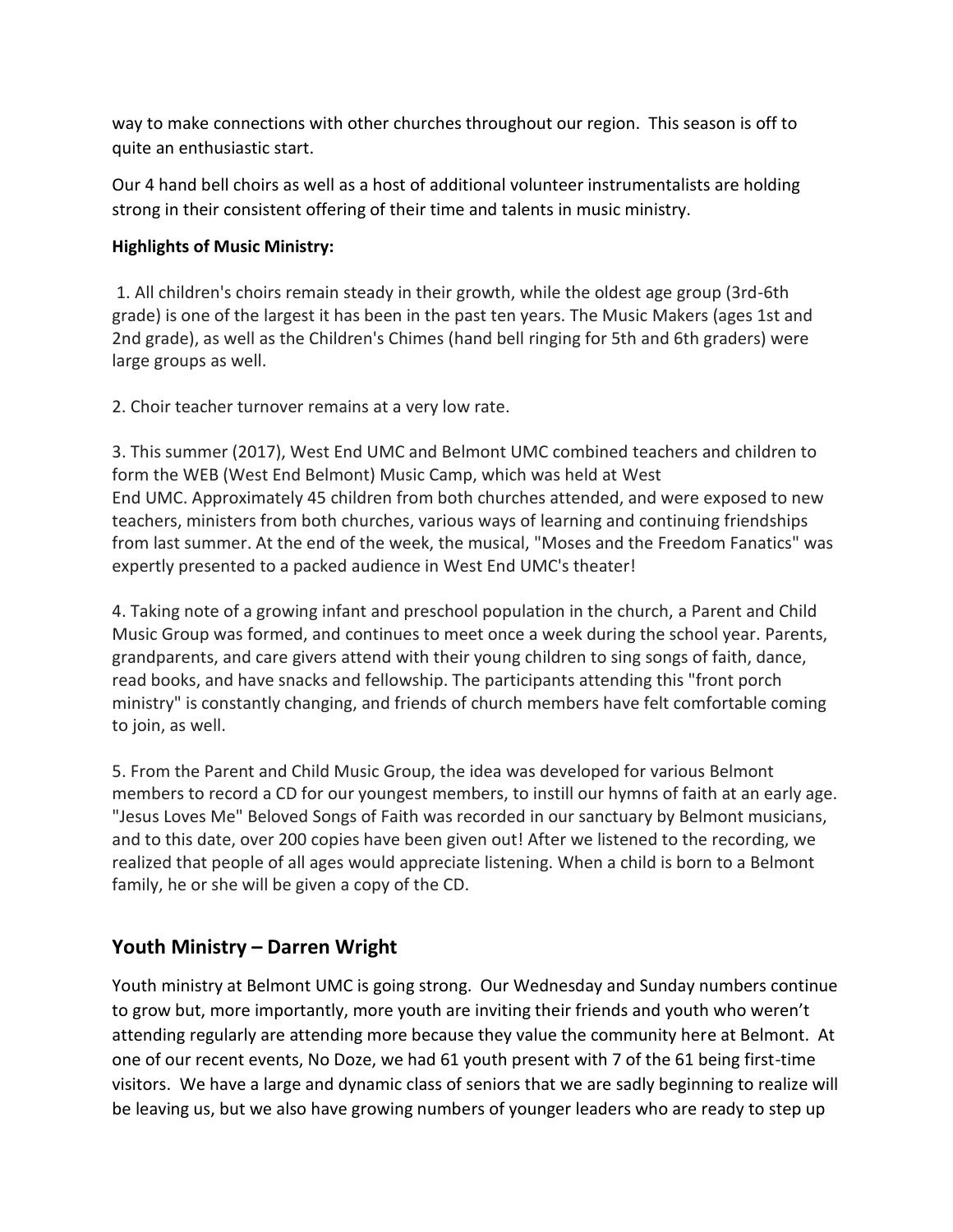and continue imagining and listening to where God is calling us. In terms of programming, we have 4 Sunday school classes, a Sunday evening gathering, a Midweek gathering, 3 youth basketball teams, summer missions, monthly service projects, fall and winter retreats, and, under the amazing leadership of Gayle Sullivan and Bill Cooper, an truly fantastic youth choir and youth bells ensemble.

Four additional developments within our ministry over the past year are important to mention and celebrate:

- 1) We have a youth council of 8 youth who are helping lead and make all decisions related to our youth ministry. Seeing their growth in leadership and in ownership of the youth ministry has been beautiful.
- 2) With the help of Jin Kim, Alexcia Dee, and others we have grown much more connected to our youth from the Golden Triangle community. With 10-15 youth from the Golden Triangle community joining us on Wednesday evenings we now offer a fuller picture of the kingdom of God which is transformational for all youth, partners in ministry, and the larger Belmont UMC community.
- 3) We have grown our numbers of Partners in Ministry allowing for meaningful small groups on Sunday evenings with more adults sharing in God's love with our youth. Our youth ministry would be a shell of itself without the dedication, love, and compassion of the many adults who give of their time and energy on a weekly basis.
- 4) We have shifted our Confirmation program from the  $6<sup>th</sup>$  grade year to a 2-year program beginning in  $7<sup>th</sup>$  grade and ending with a Confirmation service at the end of the  $8<sup>th</sup>$  grade year. This shift better aligns with age-stage developmental realities and allows for more intentional community and faith formation to take place.

# **Mission & Outreach, and Golden Triangle Fellowship—Jin Kim**

#### **1. GTF**

The GTF's own child care during worship began in June, 2017. The team with total 8 volunteers works in pairs alternately each week. They are taking care of more than 15 children of ages 3 to 5. This childcare helps the GTF service maintain quieter and the congregation to be able to focus more on the worship. The childcare is given at both the indoor gym and outdoor playground.

We started ESL in August, 2017 for those among the GTF adults who need English. Antioch UMC provides a class room. About 10 members attend the ESL program every Saturday from 10am to noon. With a grant from the former Nashville District, we could hire an experienced instructor (Daniel Naes) and a coordinator (Gloria Dee). The program will end in June, 2018.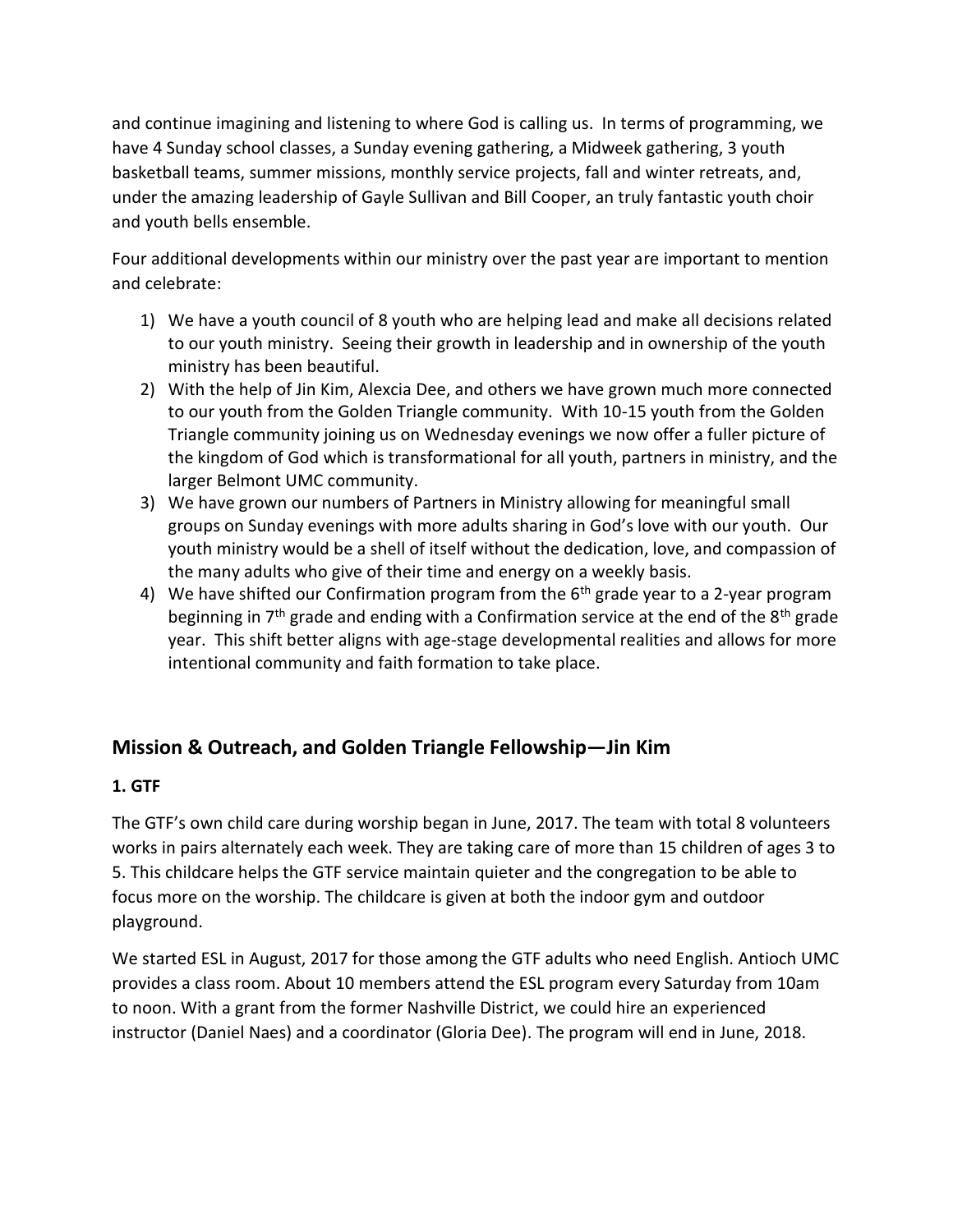There has been a big change in the GTF youth ministry in 2017. To overcome the limitations of the former GTF's own youth meeting on Saturday, we joined Midweek starting in August, 2017. More than 10 youth steadily participate in Belmont youth program and diverse activities.

#### **2. Outreach**

Each year, Belmont participates in Habitat for Humanity as one of sponsoring churches. In one Saturday of October, ten Belmonters joined together to help a home building project.

From November to March, every Friday, 12 homeless brothers come to our community center to get food and stay a night. Many Sunday school classes and individual volunteers actively participate in this ministry.

2017 CMO has been decided to help Open Table Nashville's micro home building project for the homeless. We attained \$20,000 goal as of December 31<sup>st</sup>, 2017.

#### **3. Mission**

The financial support for Malawi UMC has been discontinued for its inner issues, but with the supervision of UMC Germany in Malawi, we could resume the support in January, 2018.

A Malawi short-term mission trip is scheduled in the coming summer, 2018. The exact date has not yet been determined.

# **Discipleship—Jefferson Furtado**

So we may continue to effectively equip Belmonters to grow in love of God and neighbor, we have gathered a team of Belmonters to work on developing an intentional discipleship system to support the discipleship efforts of our congregation. Through the past year, we have faithfully engaged in this task, considering how to support and strengthen the discipleship efforts already taking place in our midst and how to enhance our environment so that every person can find their purpose and place.

This work has focused both on the personal and corporate aspects of disciple formation. That is, actively equipping and empowering individuals to pursue their own spiritual development and creating an environment so that every person can find their purpose and place, through opportunities to connect, grow, serve, and care.

This process has already helped us to name and celebrate the beautiful ways our congregation helps guests and members grow in love of God and neighbor. It has also given us the opportunity to consider what more can be done, so we may reach those who stand at the margins and whose face barriers as they enter into our community.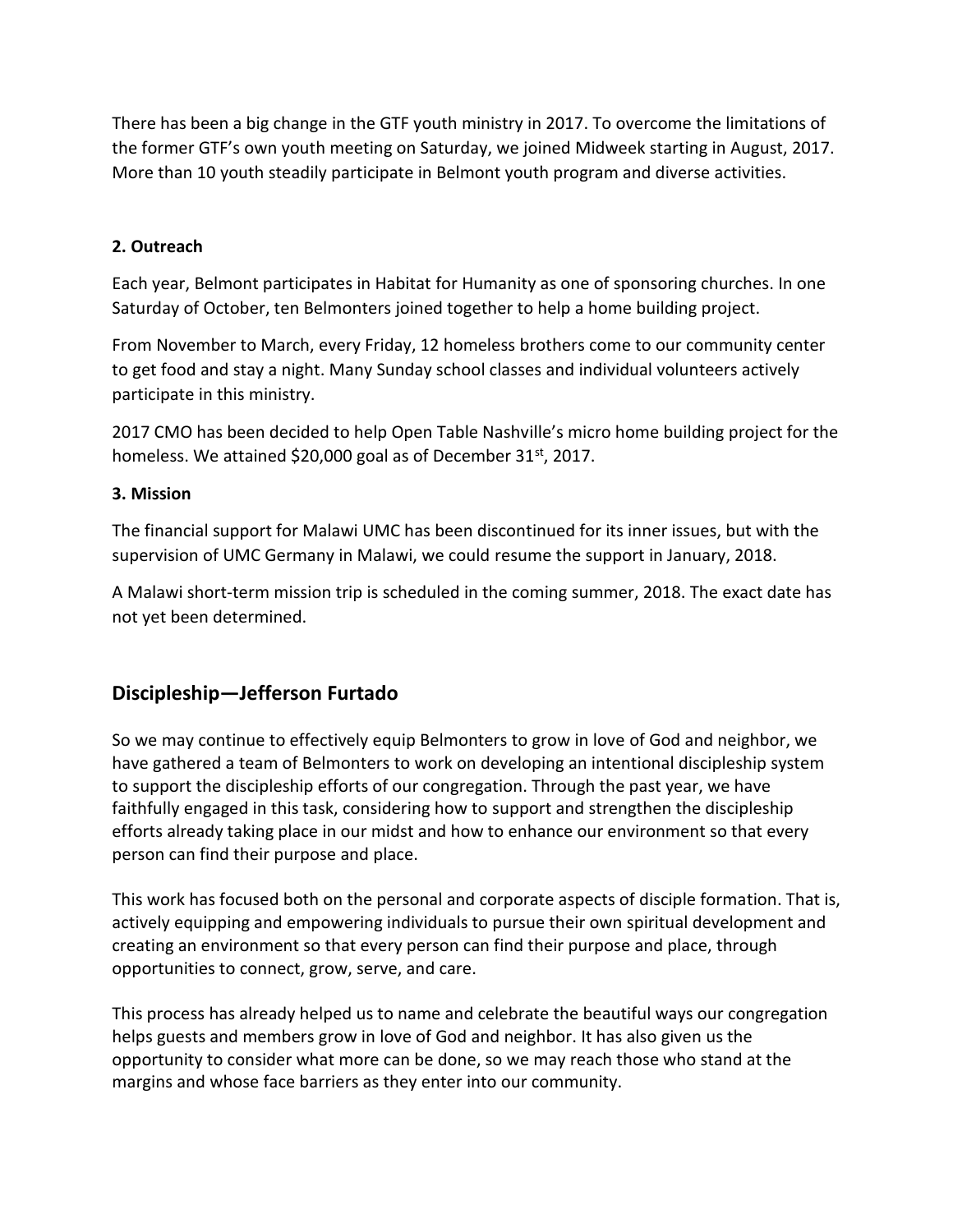We will continue to move forward with this process and integrate its work into the everyday life of our community. It is our prayer that these enhancements will enable Belmont to continue to grow as we make disciples of Jesus Christ for the transformation of the world.

# **Senior Adults and Congregational Care—Heather Harriss**

It was another amazing year for our Senior Adult ministry led by Jim and Starr Strickland. The Senior Adult Council planned an event for each month of the year, with a focus on fellowship, service and education. Senior Adults and Inviting Ministries worked together to create and implement a Spiritual Life Assessment. The highlight of the year was our trip to Savannah and Saint Simon's Island following in the footsteps of John and Charles Wesley. We even were able to experience some of the same illnesses that John and Charles endured. We celebrate Jim and Starr and their faithful lives of ministry. They are truly irreplaceable! For this year, we have a visioning team and a planning team, if you would like to participate, let me know!

United Methodist Women led by Sue Mather (I believe Sue does a report?)

Our Congregational Care ministry, led by Sharon Helton continues to seek to meet the pastoral needs that arise in each of our lives. This year our Hospital Visitation Team formed and is being led by Bart Perkey. Our Homebound committee is led by Arnell Willis, Carrie Poss and Judy Stubbs, with their coordinating over 30 volunteers visit, call and deliver gifts to our members who can no longer attend the services of the church. We are blessed by our transportation ministry, these faithful volunteers who pick up members who can no longer drive so they can attend worship. Our Funeral Guild, led by Arnell, coordinates volunteers to serves as ushers and greeters; to provide kindness and hospitality when it is most needed. This year an intercessory prayer team formed, led by Henrietta Hagler they meet each Wednesday afternoon to pray for the needs of our church, our members, and our staff and for our community and world. Faith Companions continue their faithful ministry meeting each month to discuss readings on aging, grief, the changes and transitions that come with aging, and end of life issues. Then, extending the love and care of the church to others through visitation. The Alzheimer's/Dementia Caregivers Support Group continues to meet and had speakers from Odyssey Hospice and two incredible programs led by our own, Donna Whitehouse.

This year during Advent we used Jan L. Richardson's book, "Night Visions" as our guide through Epiphany. Small groups formed to participate in the Companions in Christ series The Way of Discernment and the Way of Prayer. A Women's Centering Prayer group meets each Thursday morning at 8:00.

Here's to another great year of growing in love of God and neighbor!